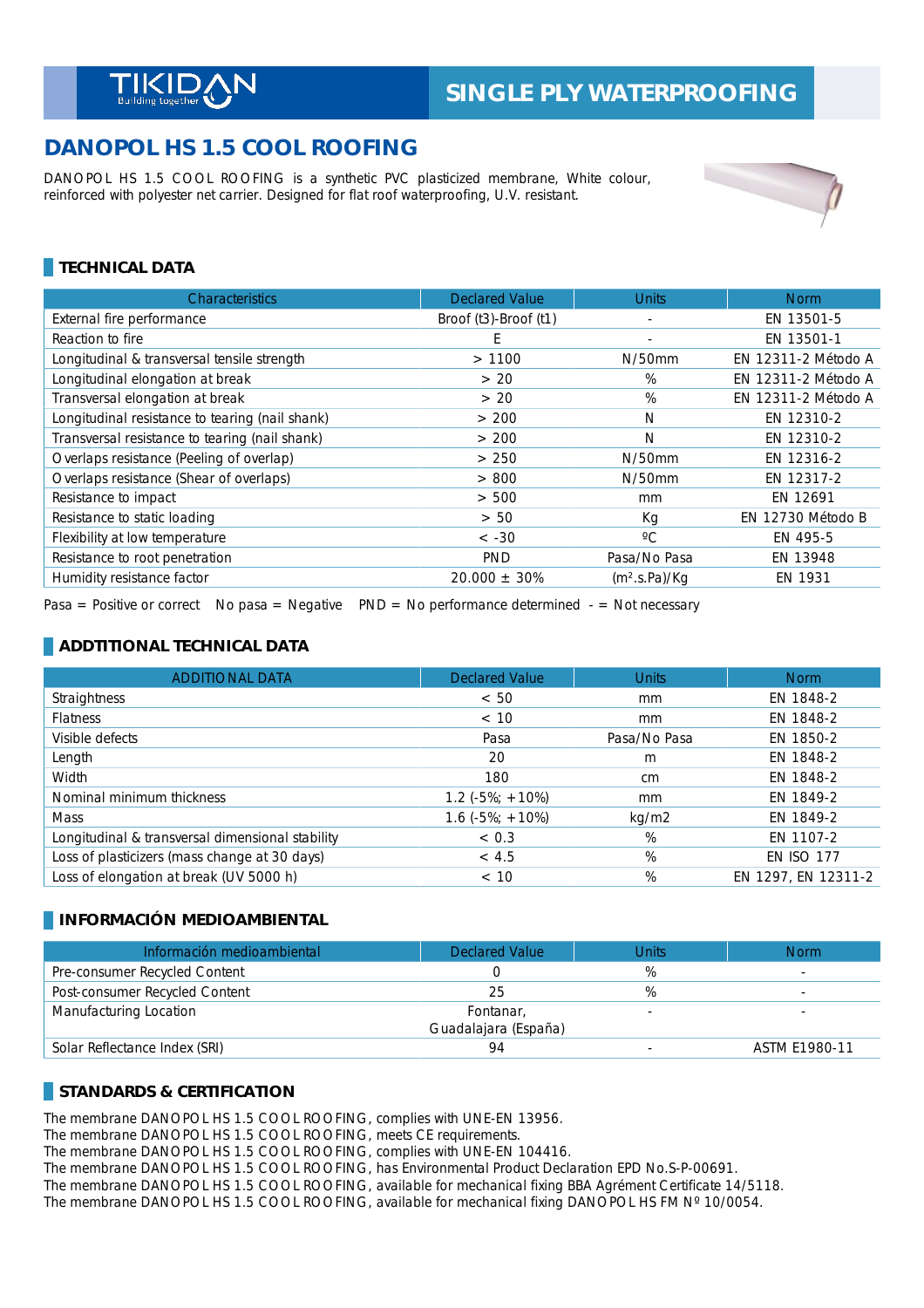## **SCOPE**

Mechanically fixed flat roof waterproofing systems for both new and existing buildings. Commercial or industrial projects.

## **PRESENTATION**

| <b>PRESENTATION</b> | <b>VALUE</b>  | <b>UNIT</b>              |
|---------------------|---------------|--------------------------|
| Reinforcement type  | Polyester net | $\overline{\phantom{a}}$ |
| Thickness           | 1.5           | mm                       |
| Width               | 1.06          | m                        |
| Length              | 20            | m                        |
| Roll surface        | 21            | m <sup>2</sup>           |
| Color               | White         | $\overline{\phantom{a}}$ |
| <b>Product Code</b> | 210063        | $\overline{\phantom{a}}$ |



- 1. Plasticized PVC
- 2. polyester net

#### **ADVANTAGES AND BENEFITS**

#### ADVANTAGES: \_

- Excellent resistance to tearing.
- High dimensional stability.
- High tensile strength
- High puncture resistance
- Very good resistance to micro-organisms, putrefaction, mechanical impact, root penetration, natural aging, weathering, UV radiation and swollen.
- Excellent flexibility

BENEFITS: \_

- Improves performance in mechanically fastened sheets, assuming a high value of resistance to wind suction, optimizing the fixation density.

- Limits strains and tensions in the waterproofing membrane caused by high temperatures and temperature changes, very common in flat roofs. \_

- Absorbs structural movements.
- Presents good puncture protection to mechanical damage, derived from pedestrian transit, common in flat roofs.
- Very high durability to possible degradation related to chemical cases.
- High adaptability to different kind of supports.